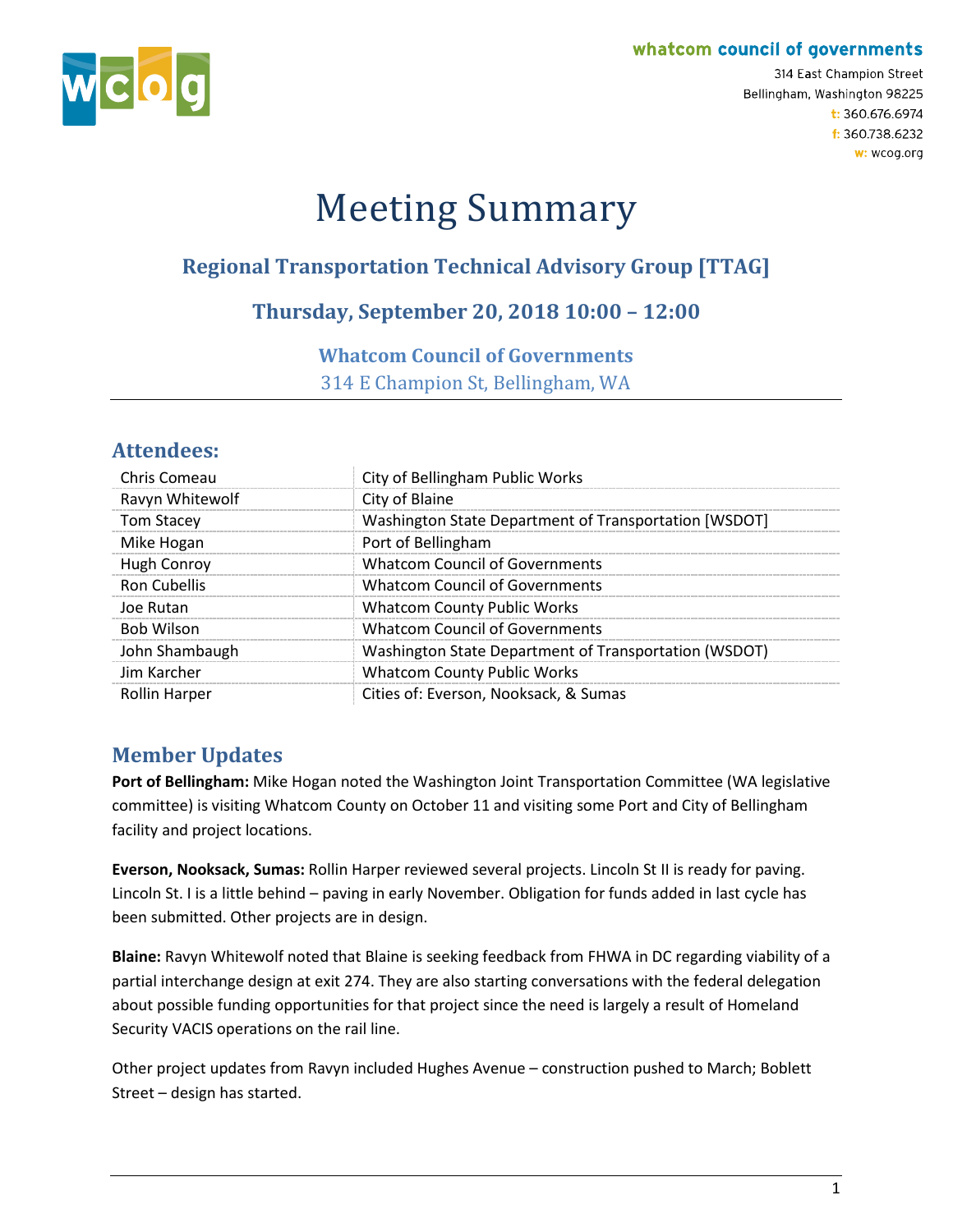**Bellingham:** Chris Comeau reviewed numerous projects. Safe Routes to School at Aldrich is obligating right now. F St. railroad crossing prospectus and local-agency agreement is under review at WSDOT. Orchard St. is obligating for right-of-way and is anticipated for ad in early 2019. State St & Ellis bridge replacement is at 60 percent design and anticipated for a Q1 2019 start. West Horton Rd. is in design. And a few others…

Chris added that Mahogany Ave. is about complete – maybe by third week of October. This project was one affected by the regional crane workers' strike.

**Whatcom County:** Joe Rutan reviewed several projects. The Whatcom Ferry has had a lot of steel and bolt replacements. Hannegan & 10 Mile bridge is having girders set today (ahead of schedule). High Creek has been dredged and armored. Swift Creek is also being dredged (tricky because of naturally occurring asbestos which remains on location). Roberts Rd. Bridge is experiencing a contractor delay.

Jim Karcher also reviewed several county projects. Birch Bay Pedestrian berm is nearing completed permitting and expecting a 2019 construction start. E. Smith & Hannegan is narrowing alternatives (roundabout and signal options) with a final selection going before Council. Marine Drive is in design. The county-wide guard-rail HSIP project is at 60 percent design (25 sites). And a few others…

**WCOG:** Bob Wilson also mentioned the upcoming JTC visit and WCOG and Bellingham's role in some of that program. Bob also gave an update on the Kendall Pedestrian and Bike Safety Trail project which received funding for 30 percent design.

**WSDOT:** Tom Stacey reminded the group of the transportation peer exchange in Anacortes next week.

# **Obligation status update**

Hugh Conroy showed WCOG's current spreadsheet summary of project funding obligation status. Lethal Coe at WCOG has been working with jurisdictions to keep up-to-date and move projects into the most optimal year for needed funding availability.

Related to obligation status was the question of whether the next call for STBG & TA project funding should be a 2-year call for FFYs 23-24 (as is typical) or a three-year call for FFYs 23-25. Because our region is ahead project obligation this year, the total funding available would be around \$3.6 million (STBG) rather than around \$5 million. A 3-year call would avail around \$6.1 million.

The group discussed various pros and cons. There was not a strong preference. Additional feedback from the Cities of Ferndale and Lynden was desired. Consensus was that we should keep discussing a bit more, seek the additional input, and all things equal, the default is a 2-year call in June.

### **WSDOT – I-5 Operations and Demand Management Study**

Tom Stacey gave an overview of this study that is getting underway with outreach to stakeholders including TTAG. Tom reviewed the motivation for the work, the envisioned scope and timeline, intended emphasis on operations-based responses, and a variety of traffic-volume, safety/crash, and trip O-D